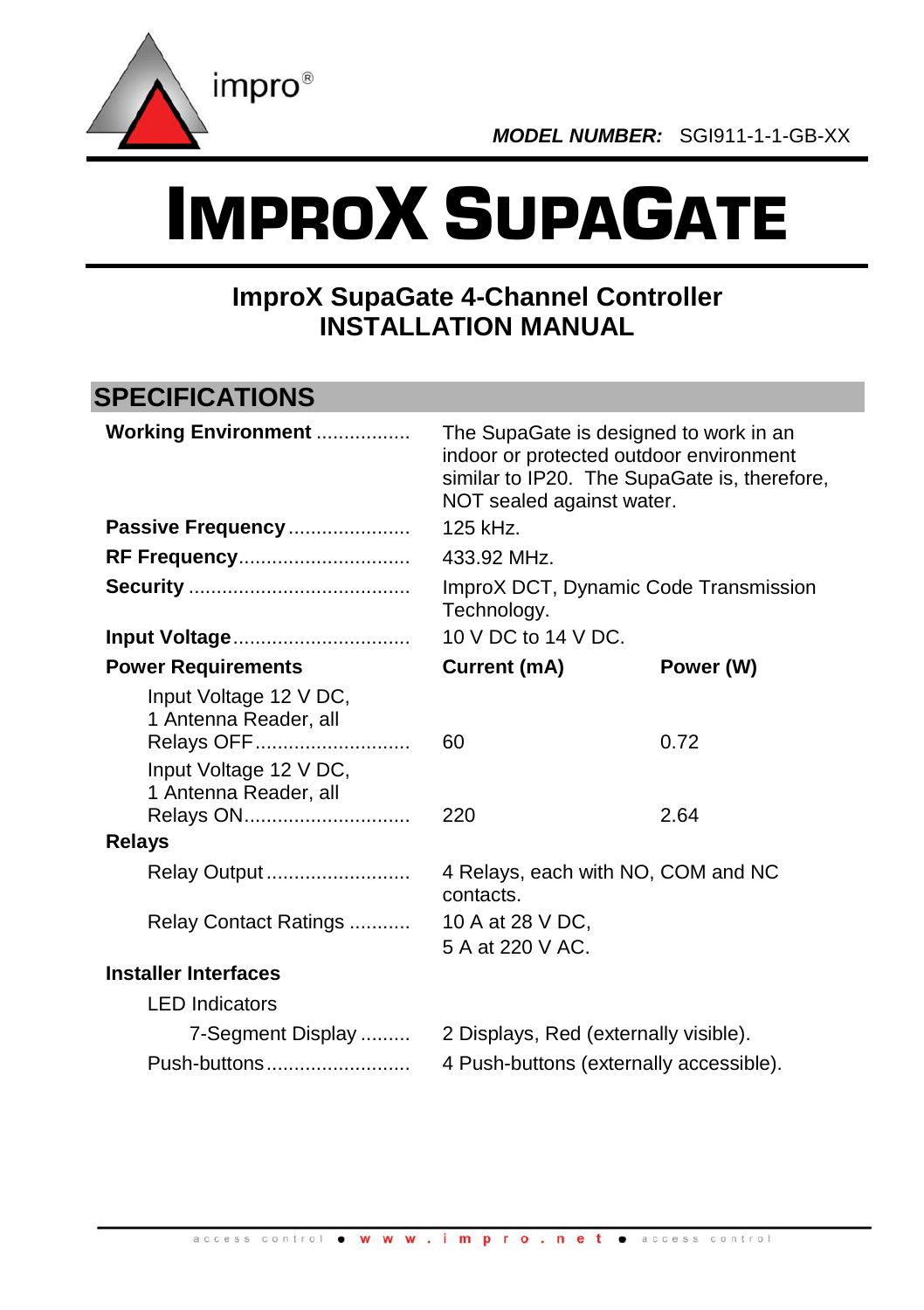# **INSTALLATION INFORMATION**

## **Accessories**

Find the following when unpacking the SupaGate Controller:

A SupaGate housed in a Black tinted, Polycarbonate Plastic Cabinet. The SupaGate consists of a 2-piece Top Cover and a Base.

#### **CAUTION: DO NOT use the Metal-oxide Varistors (25 Vrms, 500 A, 77 V max clamping) with mains power applications.**

- Four Metal-Oxide Varistors, 25 Vrms, 500 A, 77 V max clamping.
- Four Black tinted, Polycarbonate Plastic Standoffs.
- Two Brass Wood Screws (3.50 mm x 25 mm).  $\bullet$
- Two Wall Plugs (7 mm).  $\bullet$
- An extra Serial Number Label.

#### **General**

Remember the following when installing the SupaGate:

#### **Read Range**

#### **CAUTION: The SupaGate is susceptible to excessive RF interference, reducing the range. Always site test the SupaGate, prior to installation, in its installation location for optimum RF read range.**

- The SupaGate has a tested RF read range of between 10 m to 30 m  $\bullet$ (11 yd to 33 yd) when used with the ImproX QT (XQT904-1-1-GB-XX).
- The passive read range varies from between 25 mm to 76 mm (1 in to 3 in) depending on the Antenna Reader and Tag used.

#### **Antenna Reader Distance**

The ideal cable distance between the SupaGate and its Antenna Reader ranges between 2 m to 16 m (7 ft to 53 ft). Achieve this by using good quality screened, twisted pair cable.

#### **Distance between Antenna Readers from DIFFERENT SupaGates**

To avoid mutual interference, install the Antenna Readers alongside each other at least 500 mm (20 in) apart.

#### **Default Relay Selection**

- For passive Tags presented to Antenna Reader 1, Relay 1 is automatically selected.
- When using the Normal (4-Digit) PIN-code, if you enter the PIN-code on Antenna Reader 1, Relay 1 is automatically selected.
- Buttons 1 to 4 on the ImproX (QT) Quad Transmitter activate Relays 1 to 4 on the SupaGate Controller. If only Buttons 1 and 2 are pressed during the "Add RF Tags" procedure then only those Buttons will activate the relevant Relays. Buttons 3 and 4 will have no action. Any combination is available. See [Figure 1](#page-2-0) for Button locations.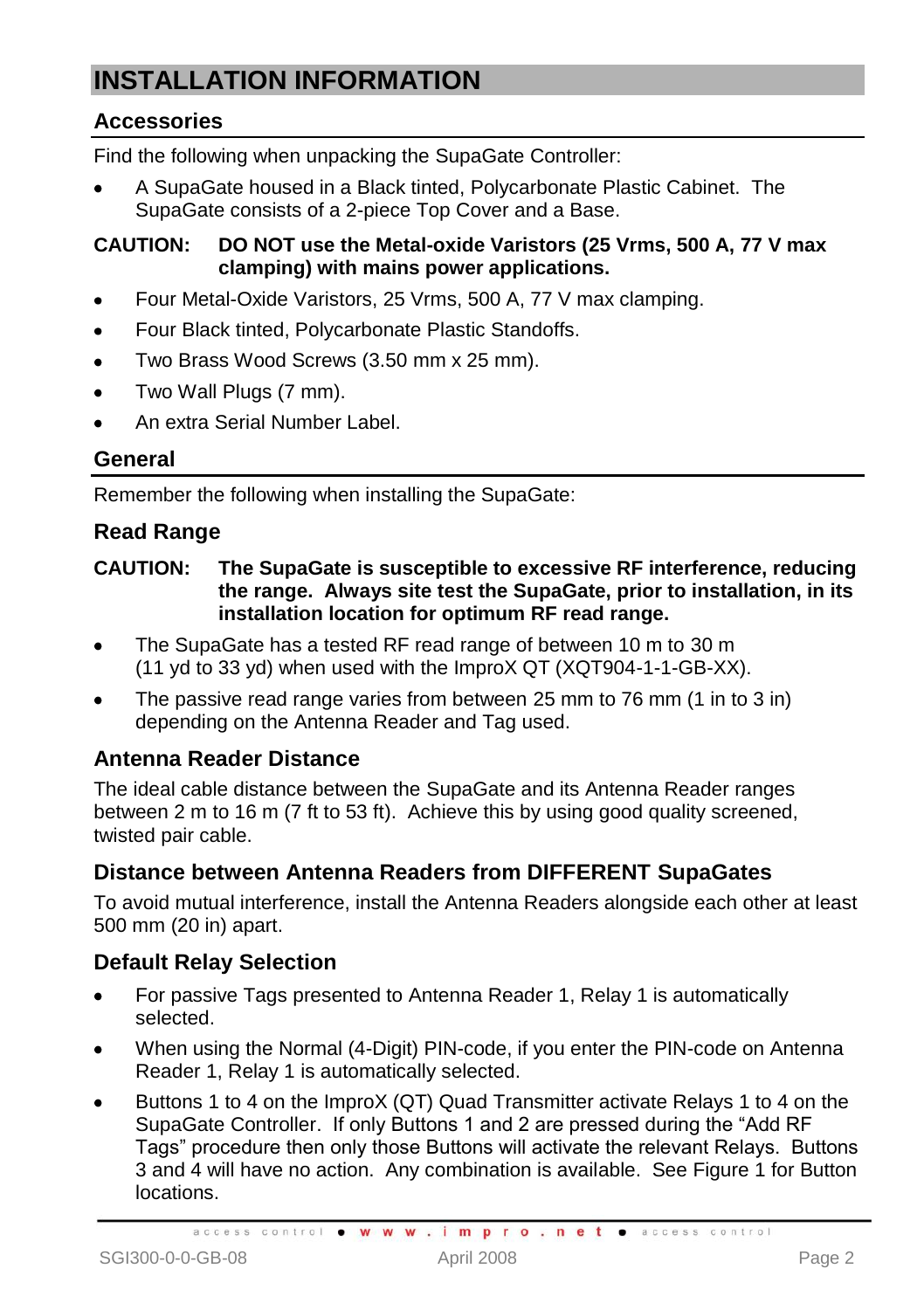

#### **Figure 1: Button Configuration for ImproX (QT) Quad Transmitter Programmed in "Dynamic Code Transmission Mode"**

<span id="page-2-0"></span>The ImproX (QT) Quad Transmitter has its own passive Tag, separate from the transmitted codes. Presenting the ImproX (QT) Quad Transmitter passive Tag to Antenna Reader 1 drives Relay 1.

|                         | Relay 1    | <b>Relay 2</b> | Relay 3   | Relay 4   |
|-------------------------|------------|----------------|-----------|-----------|
| <b>Quad Transmitter</b> | Button 1   | Button 2       | Button 3  | Button 4  |
| <b>Passive Tag</b>      | Antenna    | -              |           |           |
|                         | Reader 1   |                |           |           |
| 4-Digit PIN-code        | Antenna    |                |           |           |
|                         | Reader 1   |                |           |           |
| 5-Digit PIN-code        | PIN XXXX1  | PIN XXXX2      | PIN XXXX3 | PIN XXXX4 |
| (Antenna Reader 1)      |            |                |           |           |
| <b>Request to Exit</b>  | RTE Door 1 | RTE Door 2     |           |           |
| (RTE) Input             |            |                |           |           |

**Table 1: Relay Allocation Summary**

# **Arc Suppression**

Snubber devices are recommended for EMF Flyback and Arc Suppression when driving an inductive load with the Relay, see [Figure 2.](#page-2-1)



<span id="page-2-1"></span>**Figure 2: EMF Flyback and Arc Suppression**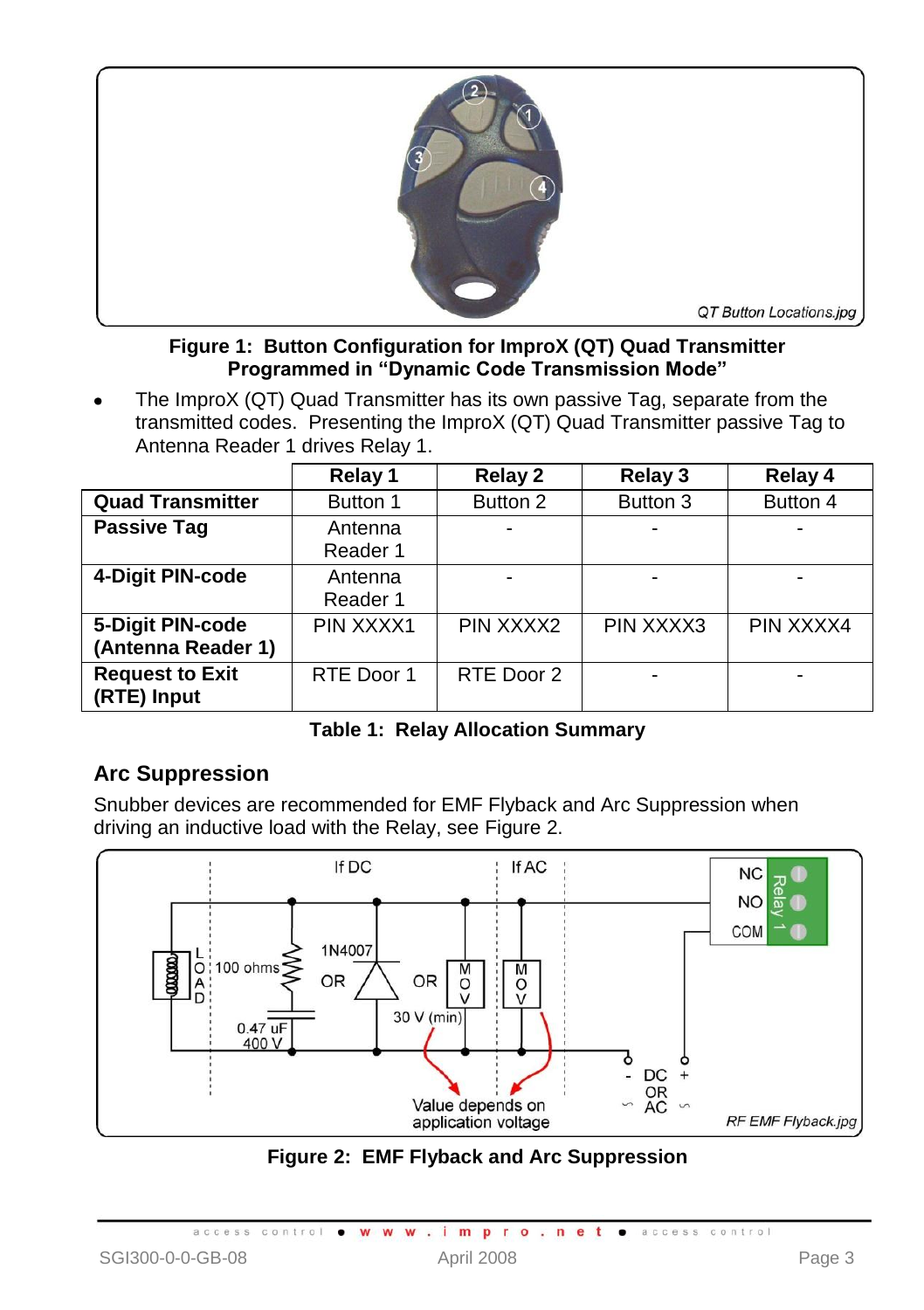# **MOUNTING THE SUPAGATE**

**CAUTION: DO NOT mount the Controller on or close to a metal surface.**

- **CAUTION: Mount the SupaGate in a suitable indoor location, or protected outdoor location. Mounting the SupaGate in a location unprotected against rain will damage the SupaGate Controller.**
- **CAUTION: Make certain that you mount the Controller on a vibration-free surface.**
- *NOTE: If you intend mounting the SupaGate on a damp wall, use the supplied standoffs to position the SupaGate away from the wall.*
- *NOTE: Test the SupaGate, in the proposed installation location before mounting in position, ensuring the read range meets your needs.*

For best performance, position the Controller for clear line-of-sight in the direction of the movement. The antenna should be in the vertical plane.

In [Figure 3,](#page-3-0) a Tag moving along Motion 1 will be in line-of-sight of the antenna throughout the 10 m distance from first detection to the Controller. However, a Tag moving along Motion 02 will move out of line-of-sight of the antenna once it reaches Point A in [Figure 3.](#page-3-0)



<span id="page-3-0"></span>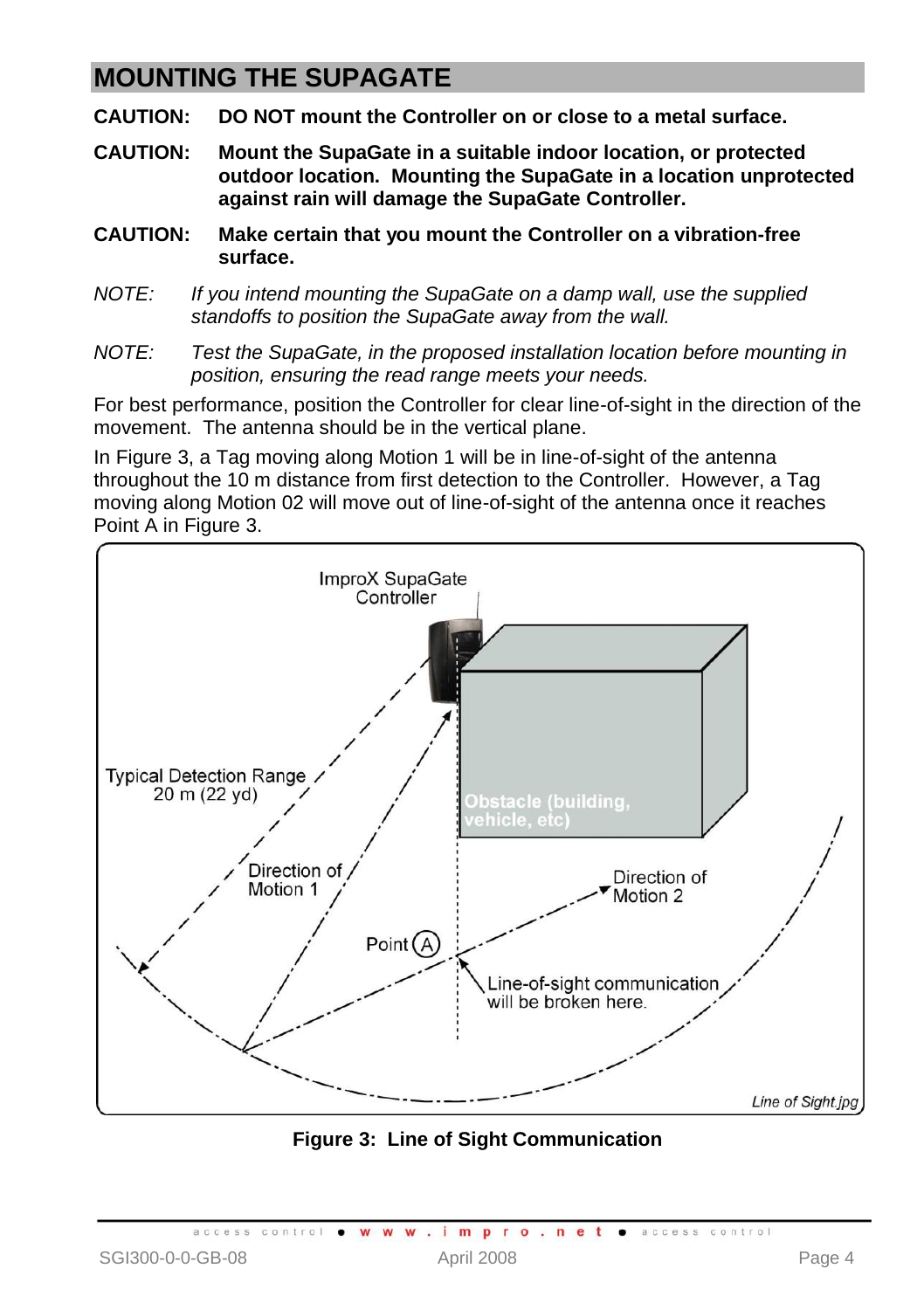- 1. After removing the SupaGate from its packaging, straighten the flexible Antenna, this ensures an improved RF read range.
- 2. Position the SupaGate in clear line-of-sight, preferably 1.50 m to 2 m (5 ft to 6 ft) above the ground, in the direction of movement, with the Antenna vertical.
- 3. Secure the Cabinet to the mounting surface, using two suitable screws and wall plugs (supplied) nuts and bolts or rivets.

# **CONNECTING THE SUPAGATE**

[Figure 4](#page-4-0) shows the layout of the SupaGate.



#### **Figure 4: SupaGate Layout**

<span id="page-4-0"></span>access control . W W W . impro.net . access control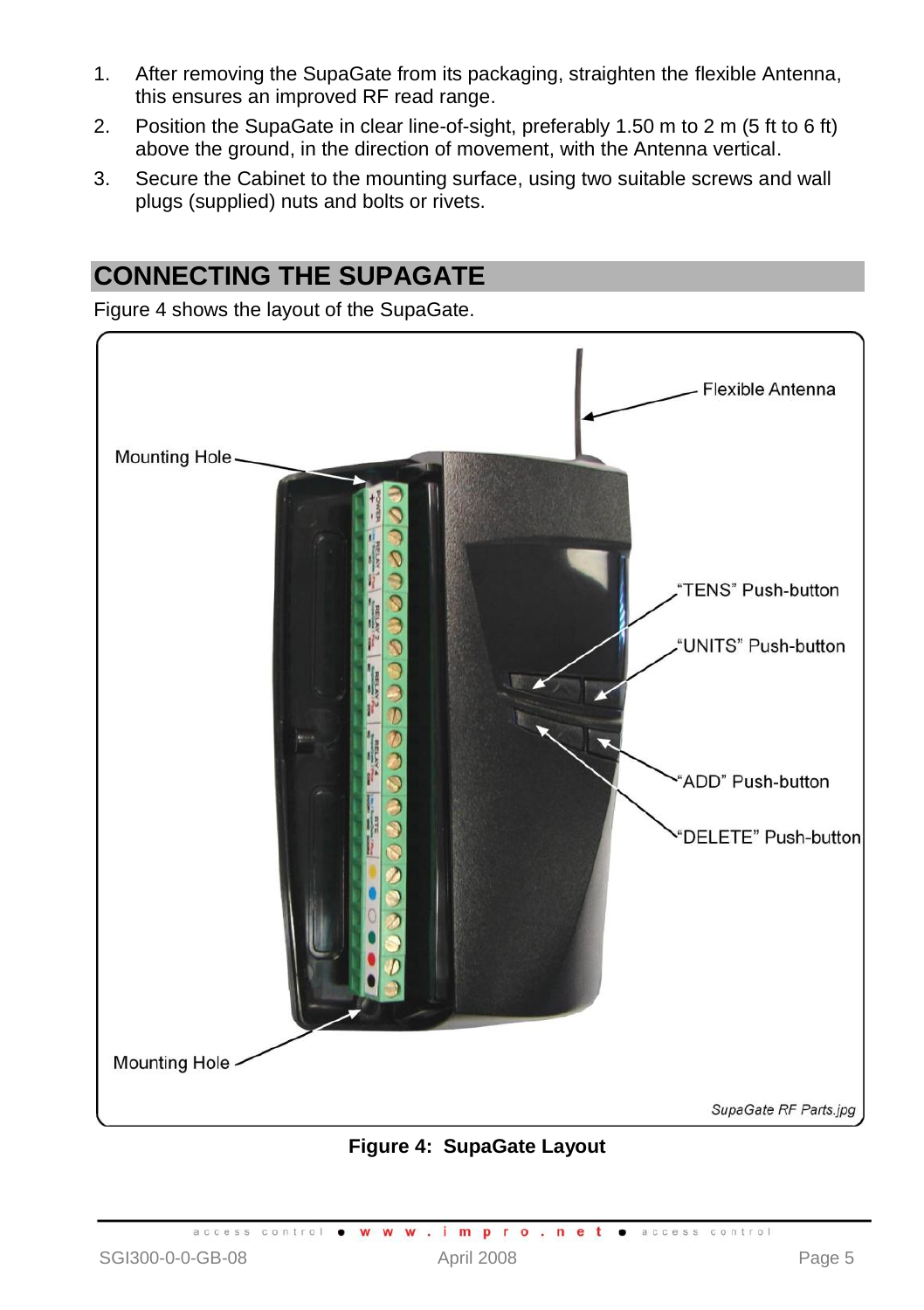

[Figure 5](#page-5-0) shows a typical connection diagram for the SupaGate.

# **Figure 5: Typical SupaGate Electrical Connections**

NOTE:

The ideal cable distance between the SupaGate and its Antenna Reader ranges between  $2 \, \text{m}$  to  $16 \, \text{m}$  (7 ft to 53 ft).

<span id="page-5-0"></span>Any Antenna Reader\*\*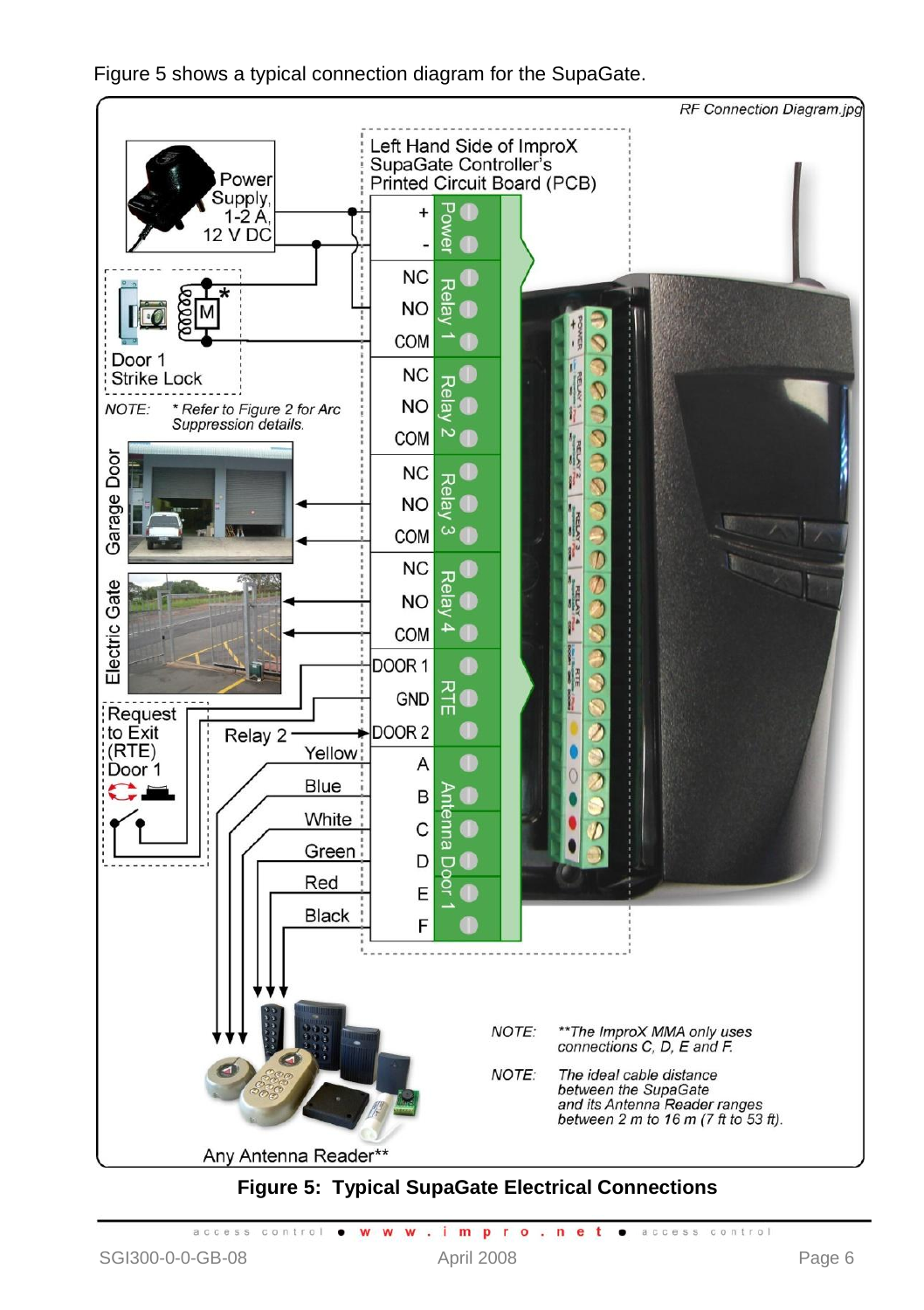# **USER INFORMATION**

|    |                                                                                     | <b>7-Segment Display LED</b>                |                                      |  |  |  |  |
|----|-------------------------------------------------------------------------------------|---------------------------------------------|--------------------------------------|--|--|--|--|
|    | <b>Mode and Action</b>                                                              | <b>Displays</b>                             | <b>Display</b><br><b>Duration</b>    |  |  |  |  |
|    | <b>POWER-UP</b>                                                                     | <b>TENS</b><br><b>UNITS</b>                 | 2 seconds<br>then enters<br>Run Mode |  |  |  |  |
|    | <b>RUN MODE</b>                                                                     |                                             | Rotates in                           |  |  |  |  |
|    | <b>Reading Tags</b>                                                                 | <b>TENS</b><br><b>UNITS</b>                 | a circular<br>manner                 |  |  |  |  |
|    | <b>Unknown Tag</b>                                                                  | <b>TENS</b><br><b>UNITS</b>                 | 2 seconds                            |  |  |  |  |
|    | <b>Tag Found</b>                                                                    | Displays the Tag                            | 2 seconds                            |  |  |  |  |
|    |                                                                                     | <b>Memory Location</b>                      |                                      |  |  |  |  |
|    |                                                                                     | $(01-99)$                                   |                                      |  |  |  |  |
|    | <b>PROGRAMMING MODE</b>                                                             |                                             | 1 second                             |  |  |  |  |
|    | <b>Adding Passive Tags</b>                                                          |                                             |                                      |  |  |  |  |
| 1. | In Run Mode press the "ADD" Push-<br>button for less than 1 second.                 | <b>TENS</b><br><b>UNITS</b>                 |                                      |  |  |  |  |
| 2. | Press the "TENS" and "UNITS" Push-<br>buttons until the desired Tag Location is     | Displays the first free<br>Location (01-99) | 2 seconds                            |  |  |  |  |
|    | shown.                                                                              | Displays the Passive                        |                                      |  |  |  |  |
| 3. | Present the Passive Tag to the Antenna<br>Reader.                                   | Tag (Card) number as<br>follows:            |                                      |  |  |  |  |
| 4. | Press "ADD" to return to Run Mode.<br><b>NOTES:</b>                                 |                                             |                                      |  |  |  |  |
|    | Each new Tag Code received will display<br>the Location at which it is being added. | <b>UNITS</b><br><b>TFNS</b>                 |                                      |  |  |  |  |
|    | If the Tag already exists, it will be deleted<br>and re-added in the same location. |                                             |                                      |  |  |  |  |

**Blank Space**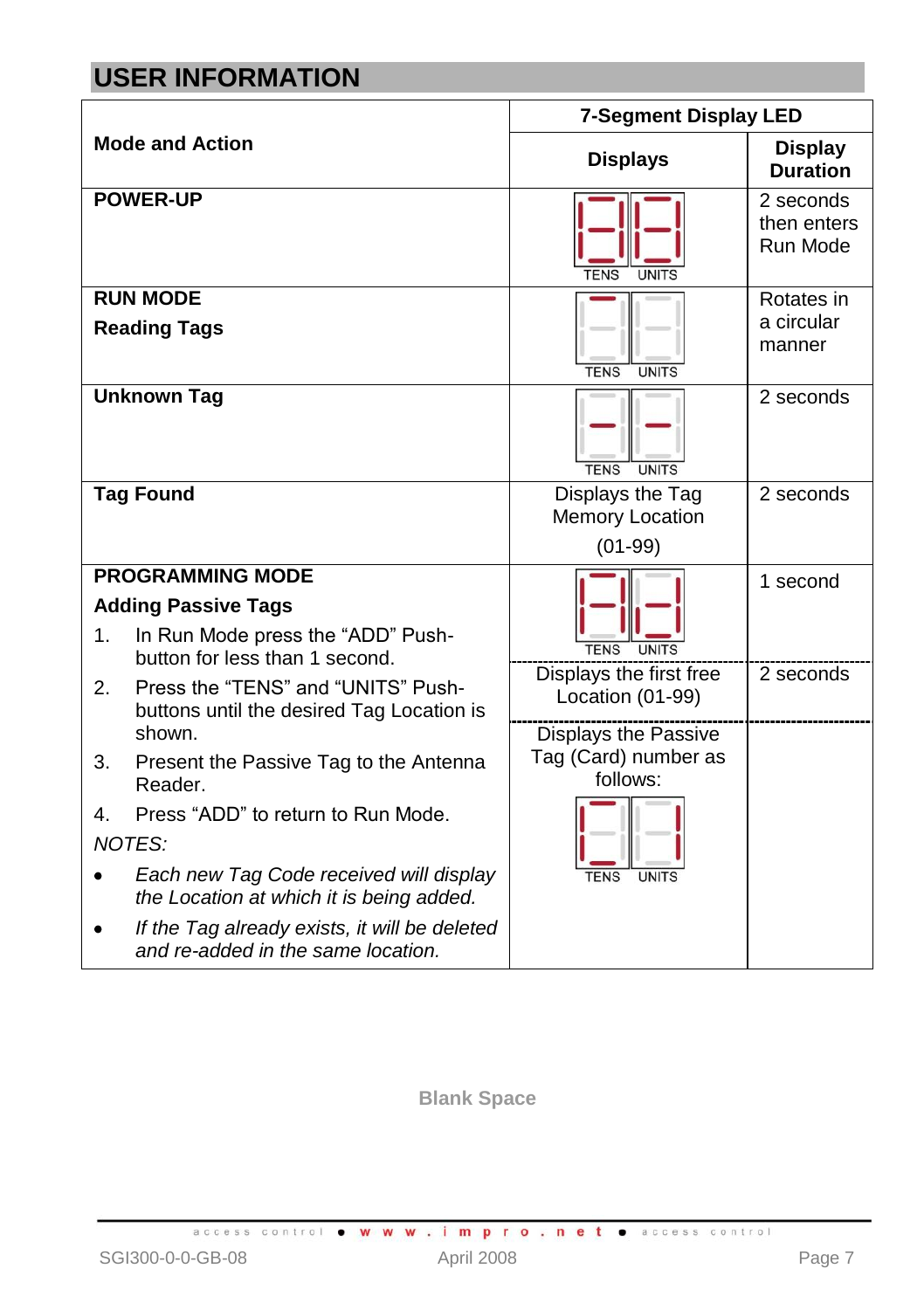|                      |                                                                                                                                                                                                                                                                                                                                                                                                                                                                                                                                        | <b>7-Segment Display LED</b>                                                                                                                                                                                         |                                   |
|----------------------|----------------------------------------------------------------------------------------------------------------------------------------------------------------------------------------------------------------------------------------------------------------------------------------------------------------------------------------------------------------------------------------------------------------------------------------------------------------------------------------------------------------------------------------|----------------------------------------------------------------------------------------------------------------------------------------------------------------------------------------------------------------------|-----------------------------------|
|                      | <b>Mode and Action</b>                                                                                                                                                                                                                                                                                                                                                                                                                                                                                                                 | <b>Displays</b>                                                                                                                                                                                                      | <b>Display</b><br><b>Duration</b> |
| 1.<br>2.<br>3.<br>4. | <b>Adding RF Tags</b><br>In Run Mode press the "ADD" Push-<br>button for less than 1 second.<br>Press the "TENS" and "UNITS" Push-<br>buttons until the desired Tag Location is<br>shown.<br>Press only the Buttons on the ImproX<br>(QT) Quad Transmitter that are required<br>to be allowed.<br>Press "ADD" to return to Run Mode.<br><b>NOTES:</b><br>Each new Tag Code received will display<br>the Location at which it is being added.<br>If the Tag already exists, it will be<br>deleted and re-added in the same<br>location. | <b>TENS</b><br><b>UNITS</b><br>Displays the first free<br>Location (01-99)<br>Displays the Button<br>Number as follows:<br><b>TENS</b><br><b>UNITS</b><br><b>TENS</b><br><b>UNITS</b><br><b>TENS</b><br><b>UNITS</b> | 1 second<br>2 seconds             |
|                      | <b>Adding Normal (4-Digit) PIN-codes</b>                                                                                                                                                                                                                                                                                                                                                                                                                                                                                               | <b>UNITS</b><br><b>TENS</b>                                                                                                                                                                                          | 1 second                          |
| 1.<br>2.             | In Run Mode press the "ADD" Push-<br>button for less than 1 second.<br>Press the "TENS" and "UNITS" Push-                                                                                                                                                                                                                                                                                                                                                                                                                              | <b>TENS</b><br><b>UNITS</b>                                                                                                                                                                                          |                                   |
|                      | buttons until the desired Tag Location is<br>shown.                                                                                                                                                                                                                                                                                                                                                                                                                                                                                    | Displays the first free<br>Location (01-99)                                                                                                                                                                          | 2 seconds                         |
| 3.<br>4.             | Enter your 4-digit PIN-code on the<br>Keypad Antenna Reader, followed by the<br>"#" Key on the Keypad Antenna Reader.<br>Press "ADD" to return to Run Mode.                                                                                                                                                                                                                                                                                                                                                                            | Displays the PIN-code<br>as follows:                                                                                                                                                                                 |                                   |
|                      | NOTE: Ensure you enter the complete 4-<br>digit code, followed by the "#" Key to<br>gain entry.                                                                                                                                                                                                                                                                                                                                                                                                                                        | <b>TENS</b><br><b>UNITS</b>                                                                                                                                                                                          |                                   |

**Blank Space**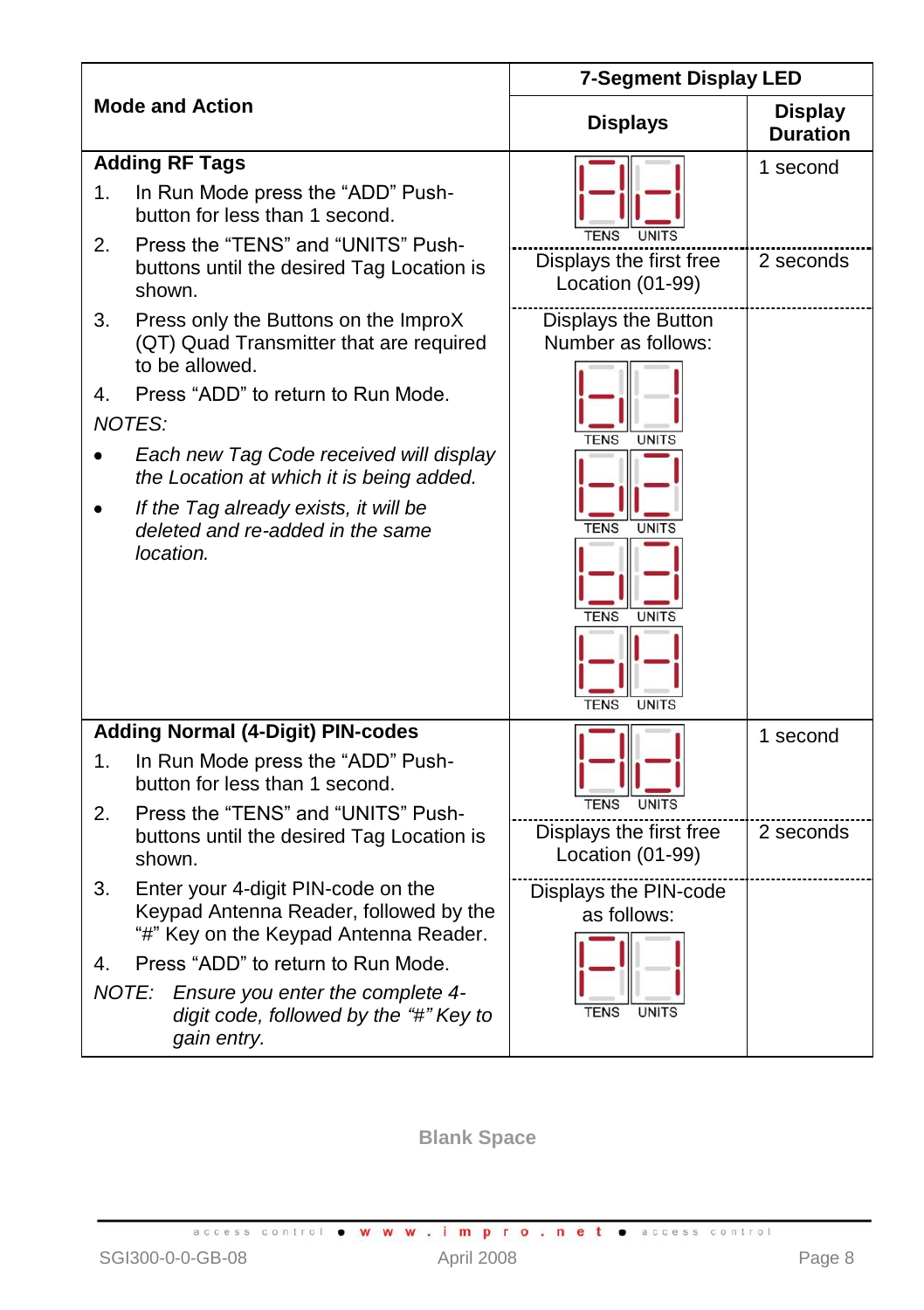|       |                                                                                                                                                                                                                   | <b>7-Segment Display LED</b>                |                                   |  |  |  |
|-------|-------------------------------------------------------------------------------------------------------------------------------------------------------------------------------------------------------------------|---------------------------------------------|-----------------------------------|--|--|--|
|       | <b>Mode and Action</b>                                                                                                                                                                                            | <b>Displays</b>                             | <b>Display</b><br><b>Duration</b> |  |  |  |
|       | <b>Adding Special (5-Digit) PIN-codes</b>                                                                                                                                                                         |                                             | 1 second                          |  |  |  |
| code. | The PIN-code entered activates only the<br>Relay specified as the $5th$ digit of the PIN-                                                                                                                         |                                             |                                   |  |  |  |
| 1.    | In Run Mode press the "ADD" Push-<br>button for less than 1 second.                                                                                                                                               | Displays the first free<br>Location (01-99) | 2 seconds                         |  |  |  |
| 2.    | Press the "TENS" and "UNITS" Push-<br>buttons until the desired Tag Location is<br>shown.                                                                                                                         | Displays the PIN-code<br>as follows:        |                                   |  |  |  |
| 3.    | Enter your 4-digit PIN-code on the<br>Keypad Antenna Reader, followed by a<br>1-digit reference to the Relay you want to<br>activate. Press the "#" Key on the<br>Keypad Antenna Reader to complete the<br>entry. | <b>TENS</b><br><b>UNITS</b>                 |                                   |  |  |  |
| 4.    | Press "ADD" to return to Run Mode.                                                                                                                                                                                |                                             |                                   |  |  |  |
|       | NOTE:<br>Ensure you enter the complete<br>5-digit code, followed by the "#" Key<br>to gain entry.                                                                                                                 |                                             |                                   |  |  |  |
|       | <b>Deleting Tags or PIN-codes</b>                                                                                                                                                                                 |                                             | 1 second                          |  |  |  |
| 1.    | In Run Mode press the "DELETE" Push-<br>button.                                                                                                                                                                   |                                             |                                   |  |  |  |
| 2.    | Press the "TENS" and "UNITS" Push-<br>buttons until the desired Tag Location is<br>shown.                                                                                                                         | <b>TENS</b><br><b>UNITS</b>                 |                                   |  |  |  |
| 3.    | Press "DELETE" to delete the desired<br>Location.                                                                                                                                                                 | <b>TENS</b><br><b>UNITS</b>                 | 2 seconds                         |  |  |  |
| 4.    | Specify more Locations to be deleted, or<br>press "DELETE" to return to Run Mode.                                                                                                                                 | <b>TENS</b><br><b>UNITS</b>                 |                                   |  |  |  |
|       | <b>Bulk Delete</b>                                                                                                                                                                                                |                                             |                                   |  |  |  |
| 1.    | Power down the SupaGate.                                                                                                                                                                                          |                                             |                                   |  |  |  |
| 2.    | Power up the SupaGate while<br>simultaneously pressing the "ADD" and<br>"DELETE" Push-buttons.                                                                                                                    | <b>TENS</b><br><b>UNITS</b>                 |                                   |  |  |  |
| 3.    | "??" is displayed, after 2 seconds all is<br>deleted and "dE" is displayed.                                                                                                                                       | <b>TENS</b><br><b>UNITS</b>                 |                                   |  |  |  |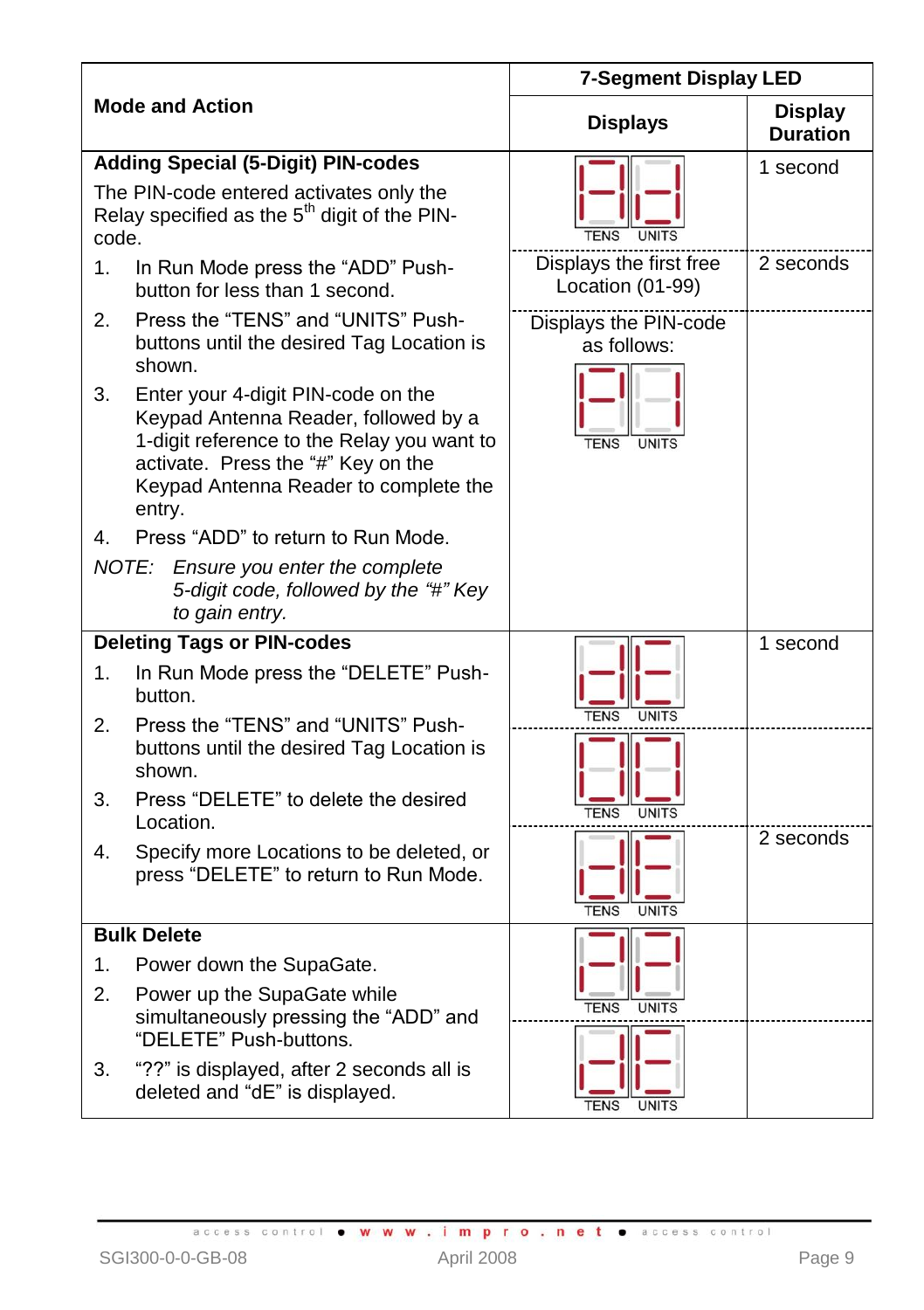|                     |                                                                                                                                            | <b>7-Segment Display LED</b>                                              |                                   |  |  |  |
|---------------------|--------------------------------------------------------------------------------------------------------------------------------------------|---------------------------------------------------------------------------|-----------------------------------|--|--|--|
|                     | <b>Mode and Action</b>                                                                                                                     | <b>Displays</b>                                                           | <b>Display</b><br><b>Duration</b> |  |  |  |
| 1.                  | <b>Replacing Lost Tags</b><br>Delete the lost Tag from its Tag<br>Location. (See the "Deleting Tags"<br>section).                          | Displays the first free<br>Location<br>$(01-99)$<br>Displays selected Tag | 2 seconds                         |  |  |  |
| 2.                  | Add the new Tag to the abovementioned<br>Tag Location. (See the relevant "Adding<br>Tags" section).                                        | Memory Location                                                           |                                   |  |  |  |
|                     | <b>Set Relay Durations</b>                                                                                                                 |                                                                           | 1 second                          |  |  |  |
| 1.                  | In Run Mode press the "ADD" Push-<br>button for longer than 1 second.                                                                      | <b>TENS</b><br><b>UNITS</b>                                               |                                   |  |  |  |
| 2.                  | Press the "TENS" and "UNITS" Push-<br>buttons to specify the duration of Relay 1<br>in seconds $(00 = Toggled Mode)$ .                     | Displays the Relay<br>Drive Time in seconds                               |                                   |  |  |  |
| <b>NOTE:</b>        | The factory default setting is 01.                                                                                                         | $(01-99$ seconds)                                                         |                                   |  |  |  |
| $\mathbf 1$ .<br>2. | Press the "ADD" Push-button for less<br>than 1 second.<br>Press the "TENS" and "UNITS" Push-<br>buttons to specify the duration of Relay 2 | <b>TENS</b><br><b>UNITS</b>                                               | 1 second                          |  |  |  |
| NOTE:               | in seconds $(00 = Toggled Mode)$ .<br>The factory default setting is 01.                                                                   | Displays the Relay<br>Drive Time in seconds<br>$(01-99$ seconds)          |                                   |  |  |  |
| 1.<br>2.            | Press the "ADD" Push-button for less<br>than 1 second.<br>Press the "TENS" and "UNITS" Push-<br>buttons to specify the duration of Relay 3 | TENS                                                                      | 1 second                          |  |  |  |
| NOTE:               | in seconds $(00 = Toggled Mode)$ .<br>The factory default setting is 01.                                                                   | Displays the Relay<br>Drive Time in seconds<br>$(01-99$ seconds)          |                                   |  |  |  |
| 1.<br>2.            | Press the "ADD" Push-button for less<br>than 1 second.<br>Press the "TENS" and "UNITS" Push-<br>buttons to specify the duration of Relay 4 | <b>TENS</b><br><b>UNITS</b>                                               | 1 second                          |  |  |  |
|                     | in seconds $(00 = Toggled Mode)$ .<br>NOTE: The factory default setting is 01.                                                             | Displays the Relay<br>Drive Time in seconds<br>$(01-99$ seconds)          |                                   |  |  |  |
| 3.                  | Press "ADD" for less than 1 second to go<br>back to Run Mode.                                                                              |                                                                           |                                   |  |  |  |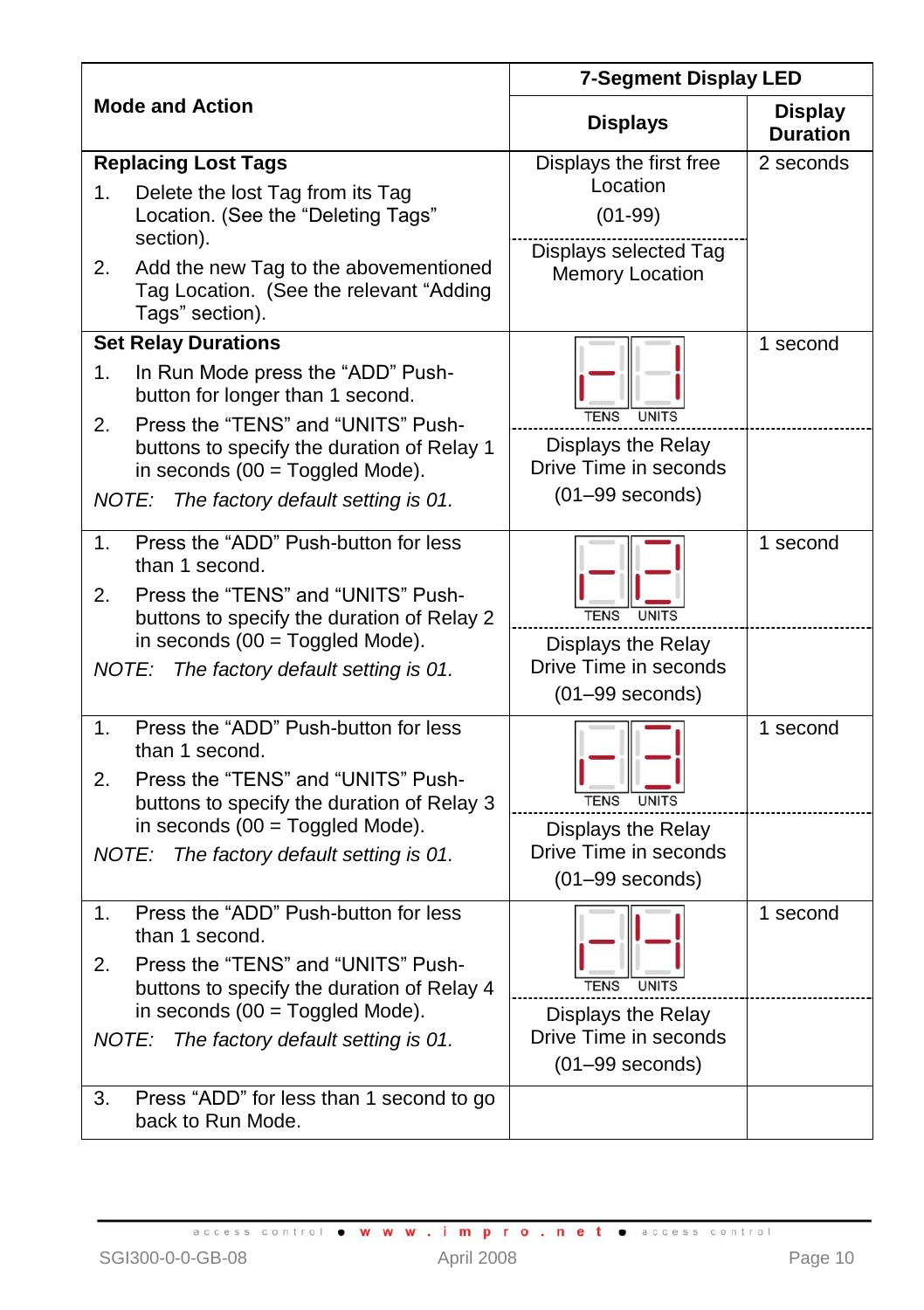# **COMPLICATED CONCEPTS**

- If the Tag + PIN-code function is required, then register a Tag at Antenna Reader 1 and a 5-digit PIN-code specifying Relay 2. Relays 1 and 2 can then be wired in series. Appropriate Relay durations need to be chosen.
- If the incorrect PIN-code is entered 3 times in succession, the Keypad locks for 20 seconds. During this period the RF System remains operational.
- If you select Button 1 on the ImproX (QT) Quad Transmitter to activate Relay 1,  $\bullet$ presenting the ImproX (QT) Quad Transmitters passive Tag to Antenna Reader 1 automatically activates Relay 1. This will only utilize 1 of your 99 Locations.

**Blank Space**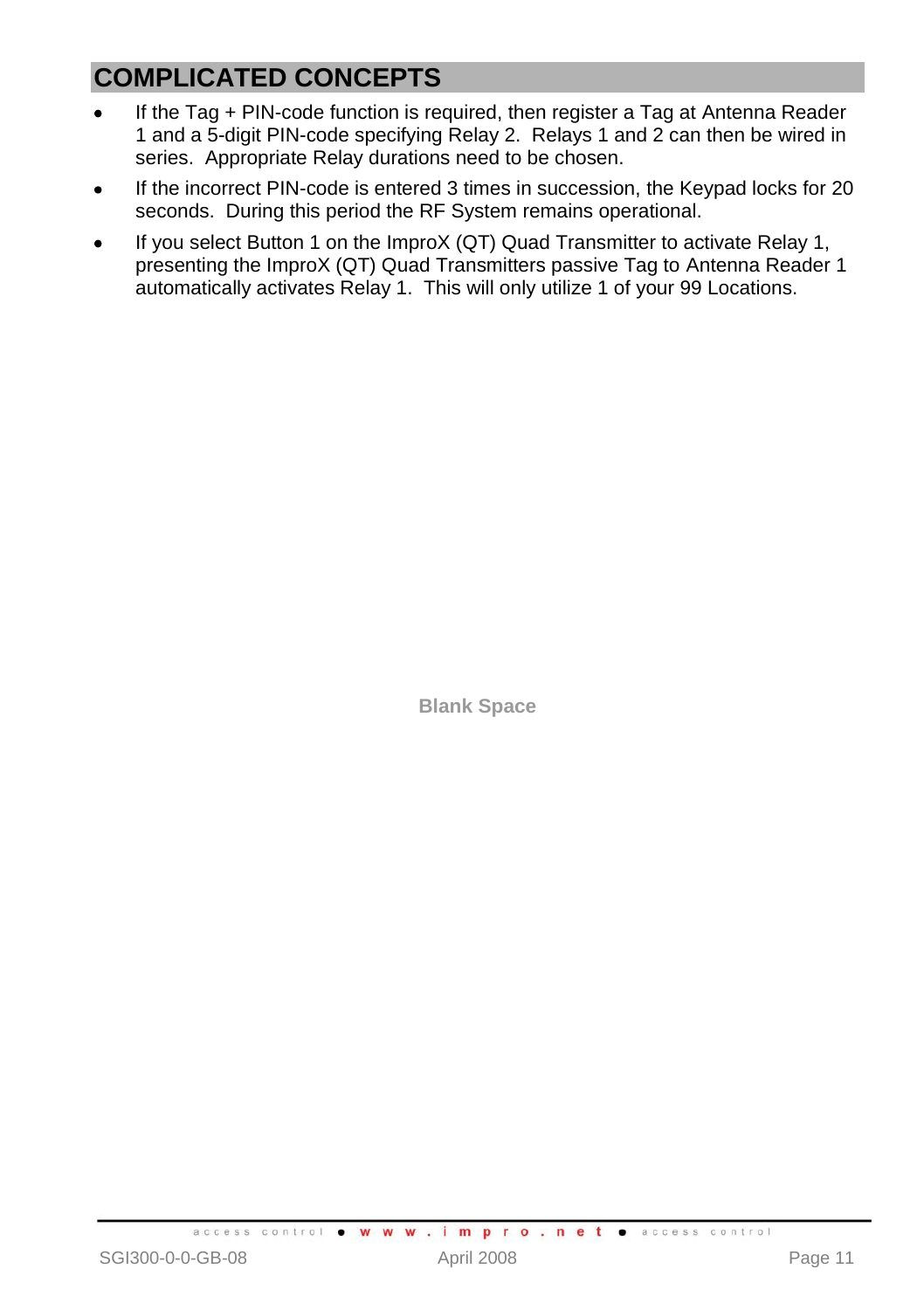# **TAG LOCATIONS**

Document all Tag owners at their respective Tag Memory Locations (in the SupaGate) usin[g Table 2.](#page-12-0) This list provides an easy reference when you need to delete Tags from the SupaGate.

| Owner           |  | <b>Relay or PIN-code</b> |                |                         |   |     | Owner  |  | <b>Relay or PIN-code</b> |                         |                         |                         |     |
|-----------------|--|--------------------------|----------------|-------------------------|---|-----|--------|--|--------------------------|-------------------------|-------------------------|-------------------------|-----|
|                 |  | $\overline{\mathbf{1}}$  | $\overline{2}$ | $\overline{\mathbf{3}}$ | 4 | 5/R |        |  | $\overline{\mathbf{1}}$  | $\overline{\mathbf{2}}$ | $\overline{\mathbf{3}}$ | $\overline{\mathbf{4}}$ | 5/R |
| 01              |  |                          |                |                         |   |     | 27     |  |                          |                         |                         |                         |     |
| 02              |  |                          |                |                         |   |     | 28     |  |                          |                         |                         |                         |     |
| 03              |  |                          |                |                         |   |     | 29     |  |                          |                         |                         |                         |     |
| 04              |  |                          |                |                         |   |     | 30     |  |                          |                         |                         |                         |     |
| $\overline{05}$ |  |                          |                |                         |   |     | 31     |  |                          |                         |                         |                         |     |
| 06              |  |                          |                |                         |   |     | 32     |  |                          |                         |                         |                         |     |
| $\overline{07}$ |  |                          |                |                         |   |     | 33     |  |                          |                         |                         |                         |     |
| 08              |  |                          |                |                         |   |     | 34     |  |                          |                         |                         |                         |     |
| 09              |  |                          |                |                         |   |     | 35     |  |                          |                         |                         |                         |     |
| 10              |  |                          |                |                         |   |     | 36     |  |                          |                         |                         |                         |     |
| $11$            |  |                          |                |                         |   |     | $37\,$ |  |                          |                         |                         |                         |     |
| $12$            |  |                          |                |                         |   |     | 38     |  |                          |                         |                         |                         |     |
| $13$            |  |                          |                |                         |   |     | 39     |  |                          |                         |                         |                         |     |
| $14$            |  |                          |                |                         |   |     | 40     |  |                          |                         |                         |                         |     |
| 15              |  |                          |                |                         |   |     | 41     |  |                          |                         |                         |                         |     |
| 16              |  |                          |                |                         |   |     | 42     |  |                          |                         |                         |                         |     |
| $17$            |  |                          |                |                         |   |     | 43     |  |                          |                         |                         |                         |     |
| 18              |  |                          |                |                         |   |     | 44     |  |                          |                         |                         |                         |     |
| 19              |  |                          |                |                         |   |     | 45     |  |                          |                         |                         |                         |     |
| $20\,$          |  |                          |                |                         |   |     | 46     |  |                          |                         |                         |                         |     |
| 21              |  |                          |                |                         |   |     | 47     |  |                          |                         |                         |                         |     |
| 22              |  |                          |                |                         |   |     | 48     |  |                          |                         |                         |                         |     |
| 23              |  |                          |                |                         |   |     | 49     |  |                          |                         |                         |                         |     |
| 24              |  |                          |                |                         |   |     | 50     |  |                          |                         |                         |                         |     |
| 25              |  |                          |                |                         |   |     | 51     |  |                          |                         |                         |                         |     |
| 26              |  |                          |                |                         |   |     | 52     |  |                          |                         |                         |                         |     |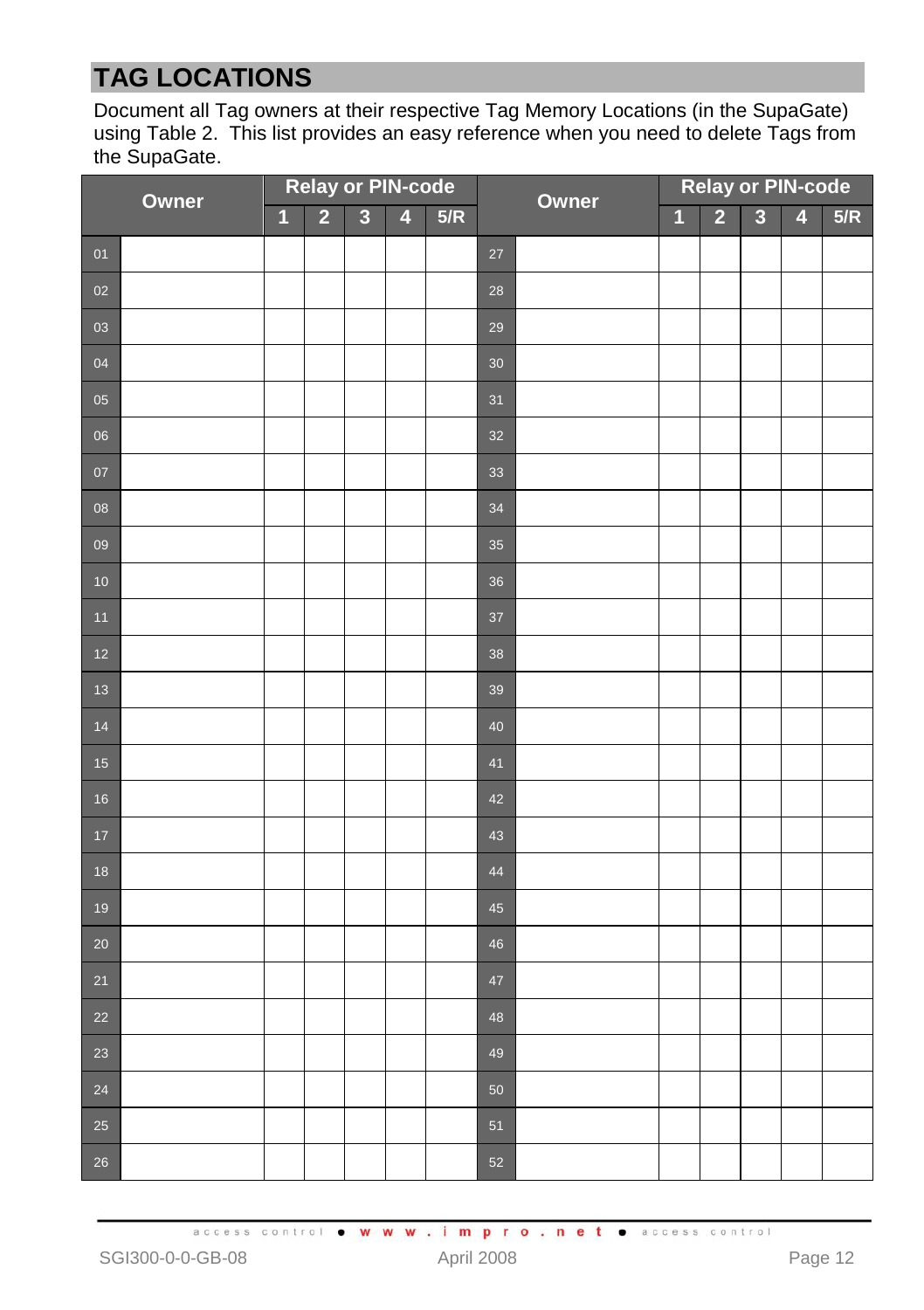| Owner |  | <b>Relay or PIN-code</b> |                |                         |                         |     | Owner  |  | <b>Relay or PIN-code</b> |                |                         |                         |     |
|-------|--|--------------------------|----------------|-------------------------|-------------------------|-----|--------|--|--------------------------|----------------|-------------------------|-------------------------|-----|
|       |  | $\overline{1}$           | $\overline{2}$ | $\overline{\mathbf{3}}$ | $\overline{\mathbf{4}}$ | 5/R |        |  | $\overline{1}$           | $\overline{2}$ | $\overline{\mathbf{3}}$ | $\overline{\mathbf{4}}$ | 5/R |
| 53    |  |                          |                |                         |                         |     | $77\,$ |  |                          |                |                         |                         |     |
| 54    |  |                          |                |                         |                         |     | 78     |  |                          |                |                         |                         |     |
| 55    |  |                          |                |                         |                         |     | 79     |  |                          |                |                         |                         |     |
| 56    |  |                          |                |                         |                         |     | 80     |  |                          |                |                         |                         |     |
| 57    |  |                          |                |                         |                         |     | 81     |  |                          |                |                         |                         |     |
| 58    |  |                          |                |                         |                         |     | 82     |  |                          |                |                         |                         |     |
| 59    |  |                          |                |                         |                         |     | 83     |  |                          |                |                         |                         |     |
| 60    |  |                          |                |                         |                         |     | 84     |  |                          |                |                         |                         |     |
| 61    |  |                          |                |                         |                         |     | 85     |  |                          |                |                         |                         |     |
| 62    |  |                          |                |                         |                         |     | 86     |  |                          |                |                         |                         |     |
| 63    |  |                          |                |                         |                         |     | 87     |  |                          |                |                         |                         |     |
| 64    |  |                          |                |                         |                         |     | 88     |  |                          |                |                         |                         |     |
| 65    |  |                          |                |                         |                         |     | 89     |  |                          |                |                         |                         |     |
| 66    |  |                          |                |                         |                         |     | 90     |  |                          |                |                         |                         |     |
| 67    |  |                          |                |                         |                         |     | 91     |  |                          |                |                         |                         |     |
| 68    |  |                          |                |                         |                         |     | 92     |  |                          |                |                         |                         |     |
| 69    |  |                          |                |                         |                         |     | 93     |  |                          |                |                         |                         |     |
| 70    |  |                          |                |                         |                         |     | 94     |  |                          |                |                         |                         |     |
| $71$  |  |                          |                |                         |                         |     | 95     |  |                          |                |                         |                         |     |
| 72    |  |                          |                |                         |                         |     | 96     |  |                          |                |                         |                         |     |
| 73    |  |                          |                |                         |                         |     | 97     |  |                          |                |                         |                         |     |
| 74    |  |                          |                |                         |                         |     | 98     |  |                          |                |                         |                         |     |
| 75    |  |                          |                |                         |                         |     | 99     |  |                          |                |                         |                         |     |
| 76    |  |                          |                |                         |                         |     |        |  |                          |                |                         |                         |     |

<span id="page-12-0"></span>**Table 2: Tag Location Table**

**Blank Space**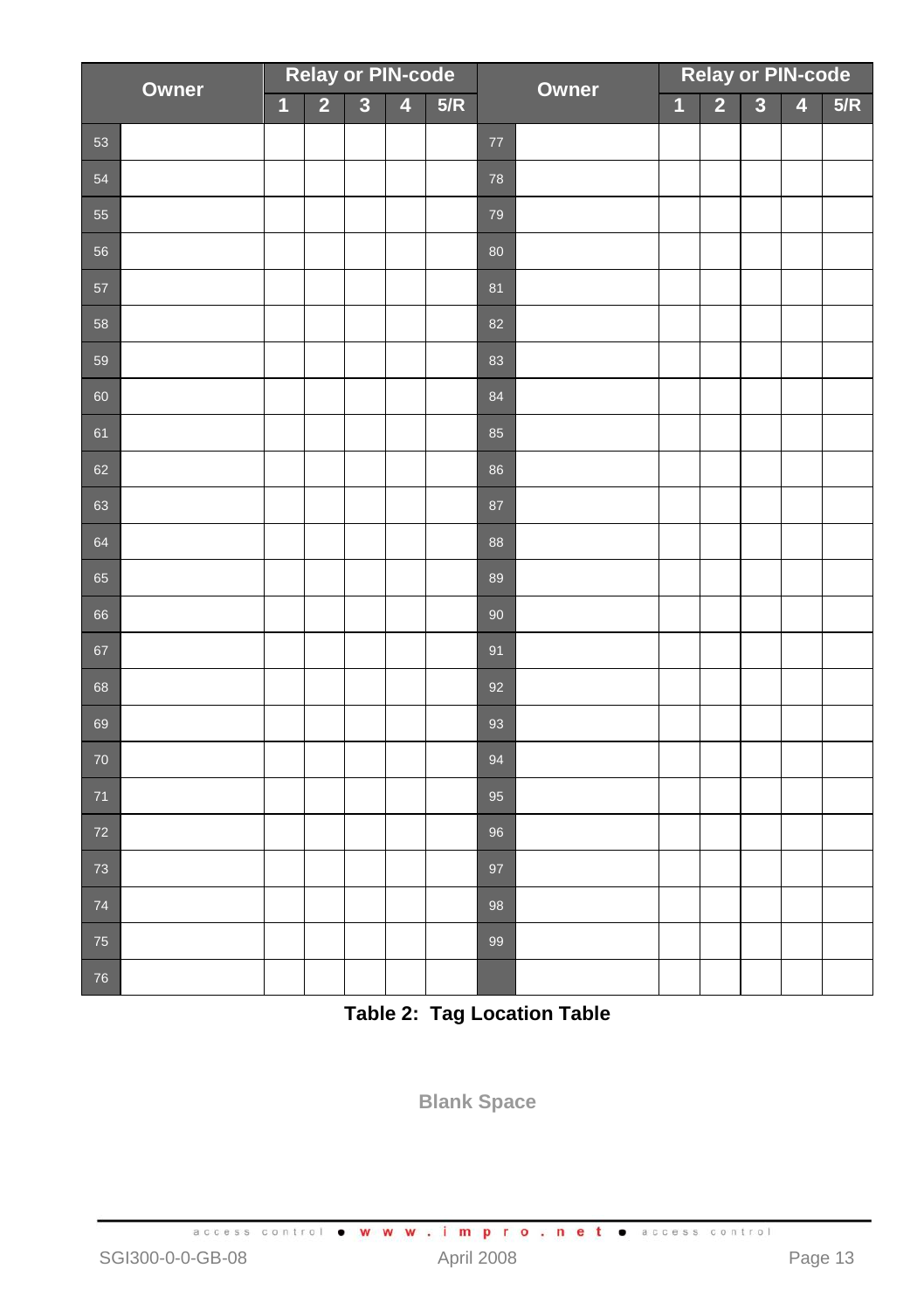# **GUARANTEE OR WARRANTY**

#### **CAUTION: We reserve the right to nullify the products guarantee or warranty where you have not properly installed the Metal-oxide Varistors.**

This product conforms to our Guarantee or Warranty details placed on our Web Site to read further please go to [www.impro.net.](http://www.impro.net/)

**USER NOTES**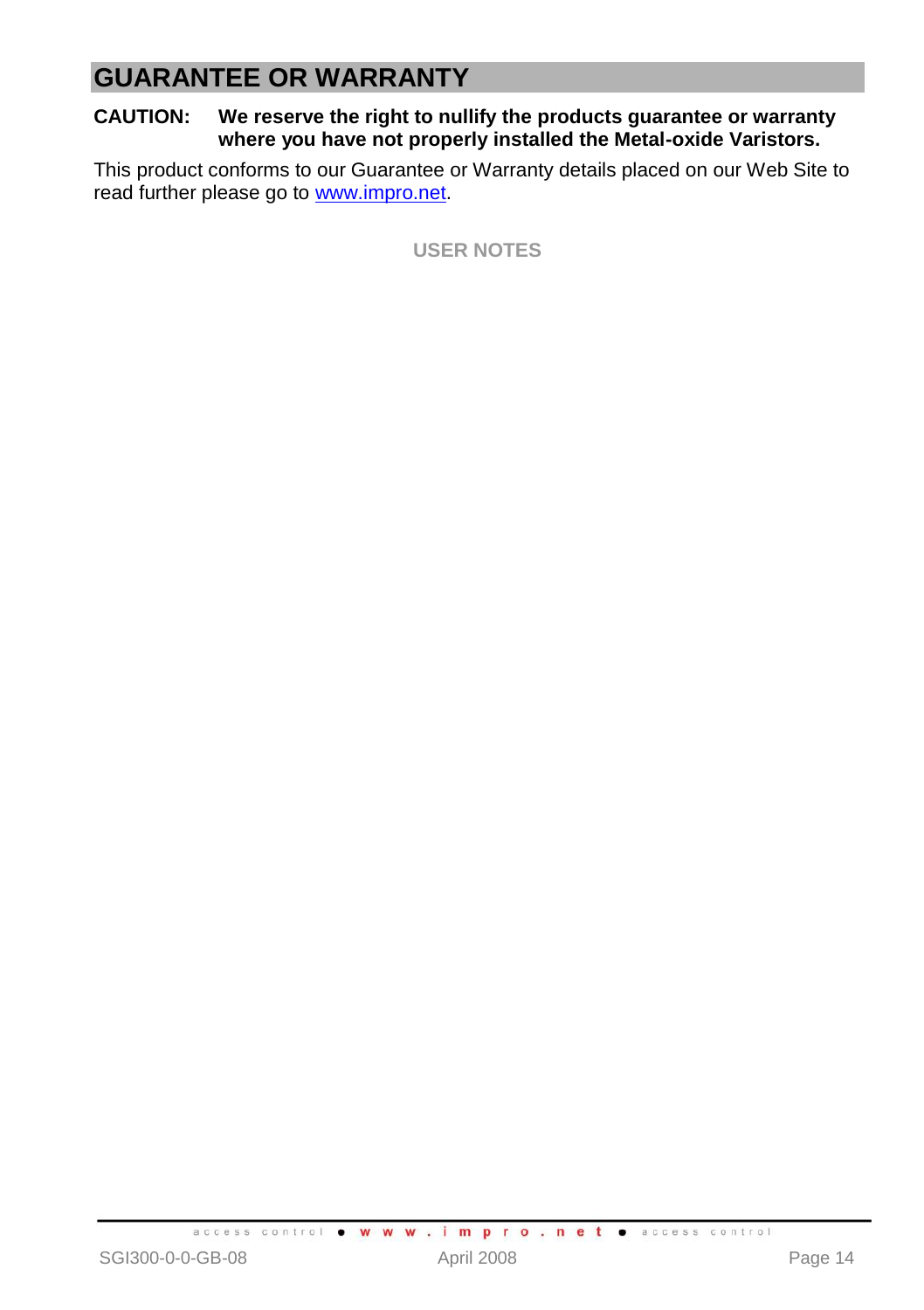## **USER NOTES**